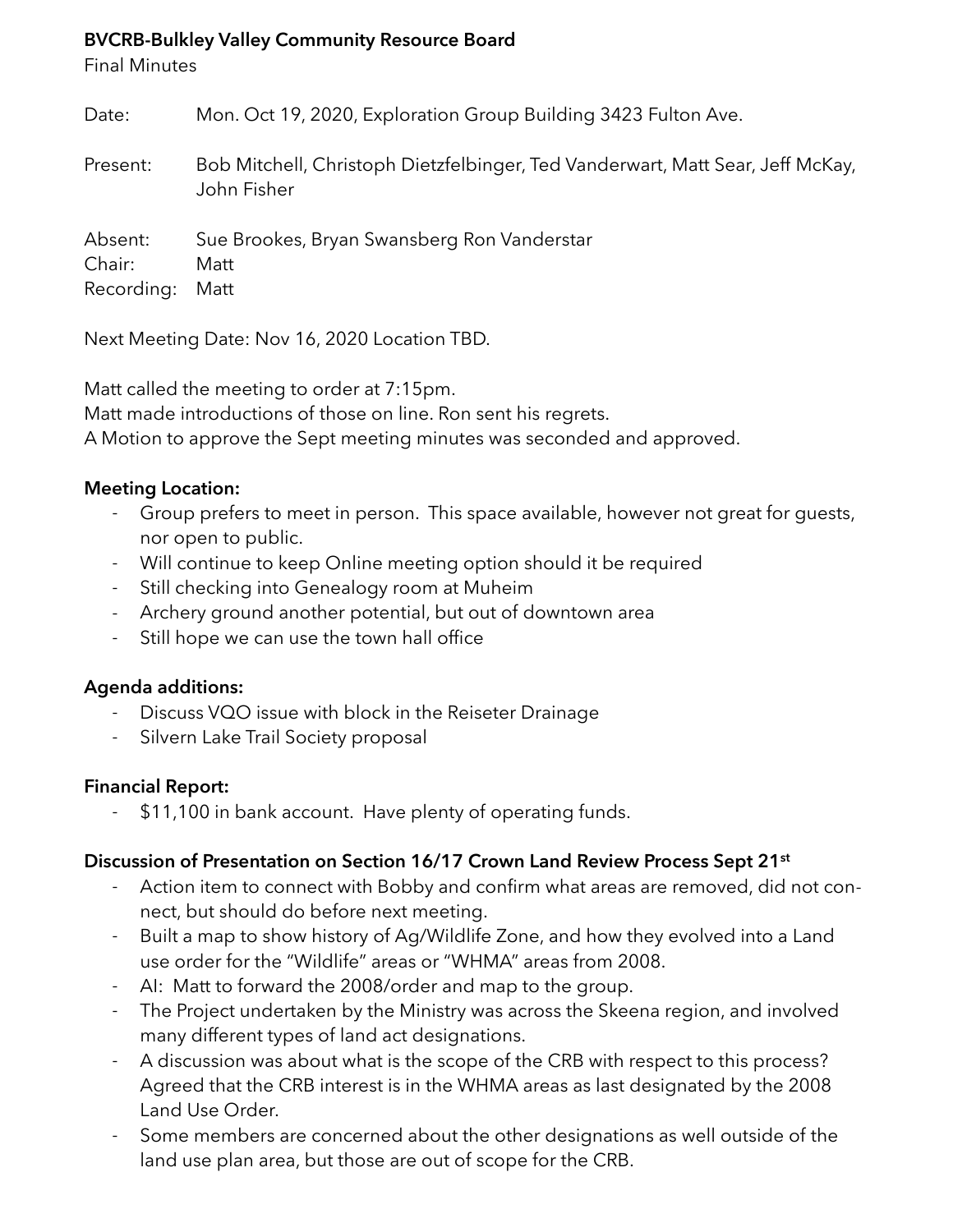- AI: Matt and Jeff to work together to clarify what may or may not have been removed from the Wildlife zone and clarify what if any land use objective now apply to those areas.
- A member stated the intent of those areas was primarily for wildlife, and that the only timber harvesting that would occur there should be at the request of the Ministry of Environment. This is how the WHMA areas were intended to be set up and this management would have been formalized by officially designating them as WMA's under the wildlife act..
- This transfer has not occurred due to internal ministry issues.
- One member is concerned and would like to draft a letter to have the areas re-instated immediately. Agreed that a draft letter could be written for review and adjusted as we gather more information.
- A member noted that BCTS is proposing harvesting in a WHMA area as a "Pilot project" but the member suggested that the Ministry of environment may not be aware, nor interested.
- Note we were asked to "look into this" we are not a compliance and enforcement body.
- AI: Ron to draft letter and pass around the group for review and comment.

# **Seymour Ridge Core – Wild Fire Risk Reduction Tour**

- Bob toured the Seymour Ridge Core with Patrick Ferguson, from FLNRORD, Brandy Hughes Recreation Officer, Merle Crombie, Biologist from the Ministry (which one?), and Jay Gilden from the B.V. Backpackers
- Some but not all the area may "require treatment"
- Some of the possible risk reducing treatments include:
	- o 1. Flattening the elevated criss-cross 'downed' trees but not all. Leaving some for wildlife.
	- o 2. Falling and laying flat the dead 'standing' snags but not all. Leaving some for wildlife trees. Machine falling could be used but not for timber removal.
	- o 3. Making biochar or chipping of ground accumulations of branches and fine fuels from falling, limbing, pruning, and thinning activities.
	- o Note: All these treatments may require some small machine work and some disturbance may occur as a result.
	- o The focus should be on leaving all the above material on site to help maintain many of the CORE values.
- General agreement with this thought patter.
- A member suggested if some wood is readily close to the "driveway" why not sell some of it to cover costs of the treatment. Most other members felt this is not consistent with value of the CORE.
- Wait and see what prescriptions the Ministry produces.
- Some discussion around the road (driveway) through the CORE and whether it should be gated to prevent public motorized access.

# **VQO Reiseter Drainage**

- A member discussed a personal complaint to the Forest Practices Board on this issue was dropped as local district was in an OTBH process with the licensee.
- Seems like the process has stalled.